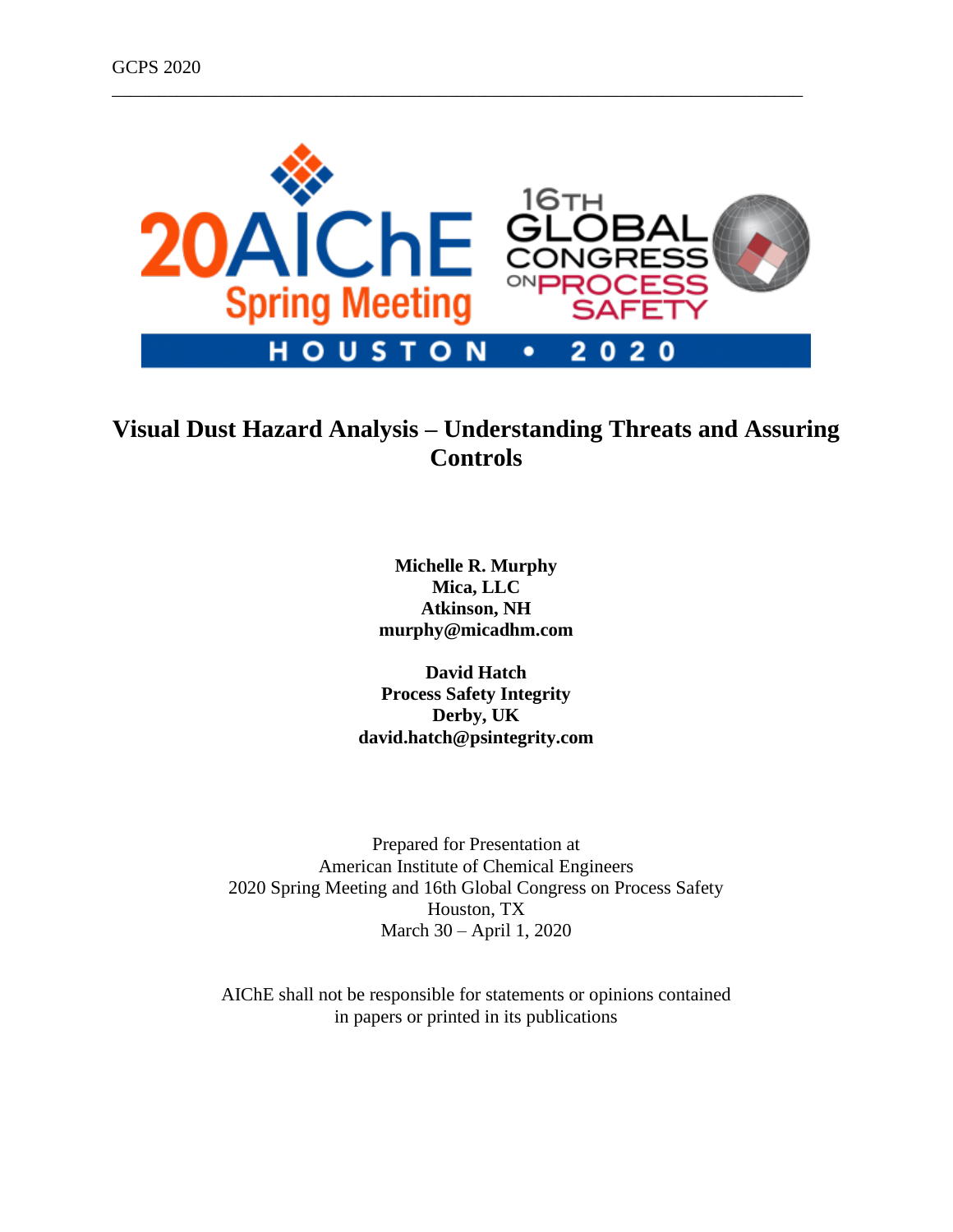# **Visual Dust Hazard Analysis – Understanding Threats and Assuring Controls**

\_\_\_\_\_\_\_\_\_\_\_\_\_\_\_\_\_\_\_\_\_\_\_\_\_\_\_\_\_\_\_\_\_\_\_\_\_\_\_\_\_\_\_\_\_\_\_\_\_\_\_\_\_\_\_\_\_\_\_\_\_\_\_\_\_\_\_\_\_\_\_\_\_\_

**Michelle R. Murphy Mica, LLC Atkinson, NH [murphy@micadhm.com](mailto:murphy@micadhm.com)**

**David Hatch Process Safety Integrity Derby, UK [david.hatch@psintegrity.com](mailto:dhatch@psintegrity.com)**

**Keywords:** Dust Explosions, Bowties, Flammable Atmospheres, Risk Management. Ignition Controls, Dust Hazard Analysis

### **Abstract**

The potential harm and asset damage from a dust explosion have been known for many centuries. A wide variety of materials that are explosible in dust form exist in many industries, however knowing about an issue is not the same as properly understanding and adequately addressing the challenges.

The authors draw on their complementary experience in Dust Hazard Analysis (DHA) application (1) and BowTie implementation (2) to present a novel approach to scenario visualisation and asset management using bowties.

Just as a conventional HAZOP or Process Hazard Analysis (PHA) subdivides the process into nodes, the DHA breaks the plant into sections which are systematically challenged to determine if explosion or fire hazards exist. For dusts, this includes identification of competent ignition threats. Subsequent evaluation is conducted to determine which are prevented and/or mitigated by safeguards specific to each threat and consequence.

Risks are assigned and actions issued as per a normal hazard analysis, however the graphical presentation of the ignition scenarios and safeguards and the illustration of potential ignited particles which can travel and ignite within downstream equipment offers significant communication benefits. This can be particularly helpful in facilities or countries where English and/or Risk are not the primary language or familiar terminology. This paper will show how BowTies are an effective tool to engage less technical stakeholders and offer a robust framework to assure the health (presence and performance) of the assumed or planned human and hardware controls which must be sustained to provide the necessary risk reduction.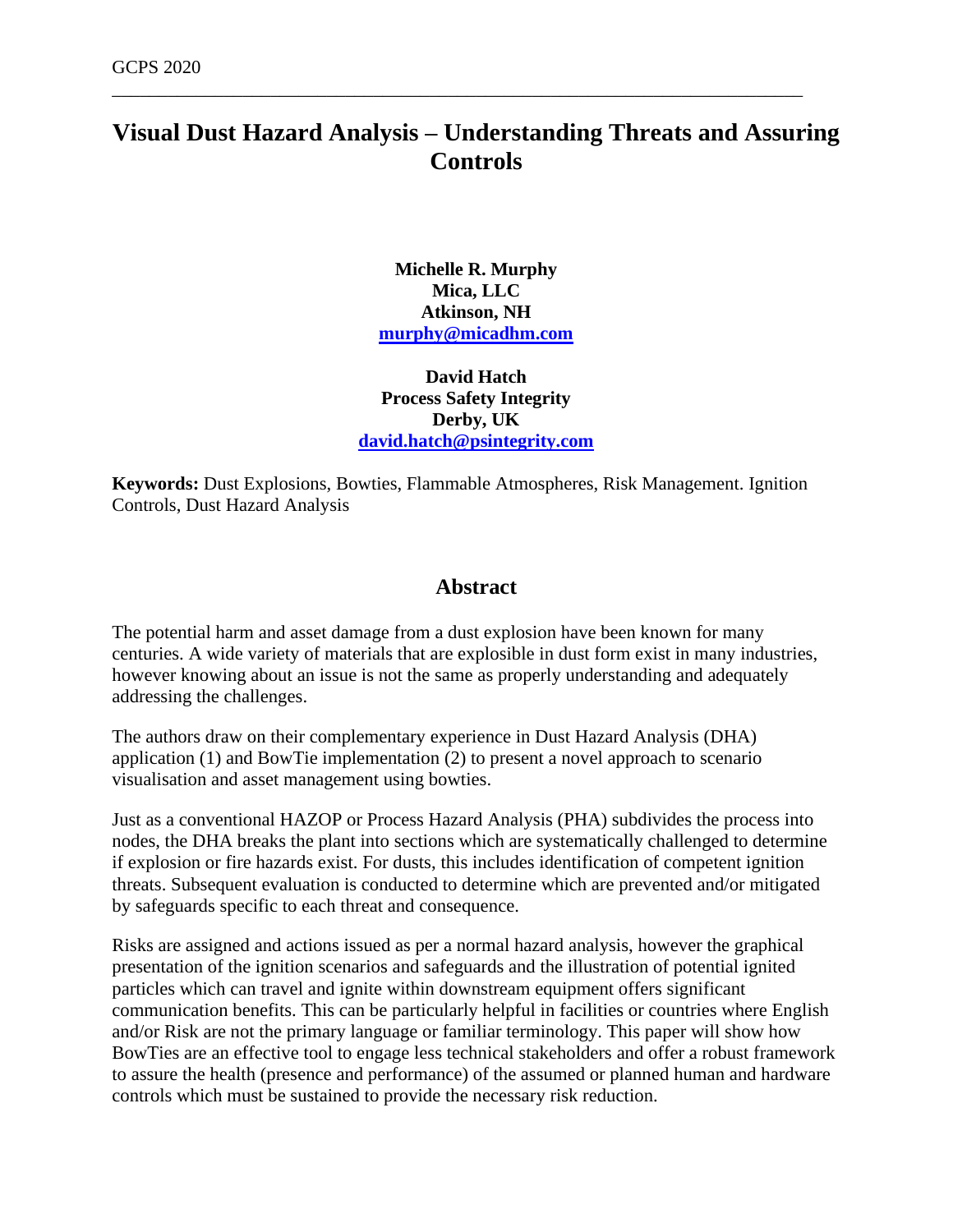In summary, this novel approach evolves analysis into an operational framework to ensure that the ignition risks are better understood, and the controls are properly implemented, operated and maintained.

\_\_\_\_\_\_\_\_\_\_\_\_\_\_\_\_\_\_\_\_\_\_\_\_\_\_\_\_\_\_\_\_\_\_\_\_\_\_\_\_\_\_\_\_\_\_\_\_\_\_\_\_\_\_\_\_\_\_\_\_\_\_\_\_\_\_\_\_\_\_\_\_\_\_

# **1 Combustible Dust Hazard Analysis**

The potential harm and asset damage from a dust explosion have been known for centuries. A wide variety of materials that are explosible in dust form exist in many industries, however knowing about an issue is not the same as properly understanding and adequately addressing the challenges.

[Figure 1](#page-2-0) shows the progression from fire to flash fire to explosion for combustible dusts. These hazards exist in dust processing equipment and in building spaces where dust is escaping equipment. To prevent the realization of these unwanted events, one of the elements of the original fire triangle needs to be removed. While explosions are the most destructive, flash fires often result in fatalities, and having one of these events can trigger secondary events.



#### <span id="page-2-0"></span>**Figure 1 – Progression of combustible dust hazards from fire to flash fire to explosion**

Dust hazard analyses (DHAs) are conducted to identify and assess dust flash-fire and explosion hazards in both process equipment and building spaces. Like PHAs, many methodologies are available for completing hazard identification and assessment of dust hazards. Most involve recording of the discussion in a spreadsheet format. Visual DHAs (bowties) are a novel approach to scenario visualization that can simplify communication of DHA results, elevate appreciation of safeguards (barriers), and improve the management of change (MOC) process.

At present, most applications involve development of bowties for higher hazard scenarios after a more traditional hazard analysis has been completed. This paper will present bowties as developed from traditional DHA records.

#### *1.1 Regulations*

In the US, the Occupational Health and Safety Administration (OSHA) does not have a comprehensive combustible dust standard. It relies on existing related regulations and recognized and generally accepted good engineering practices (RAGAGEPs). The most widely applied of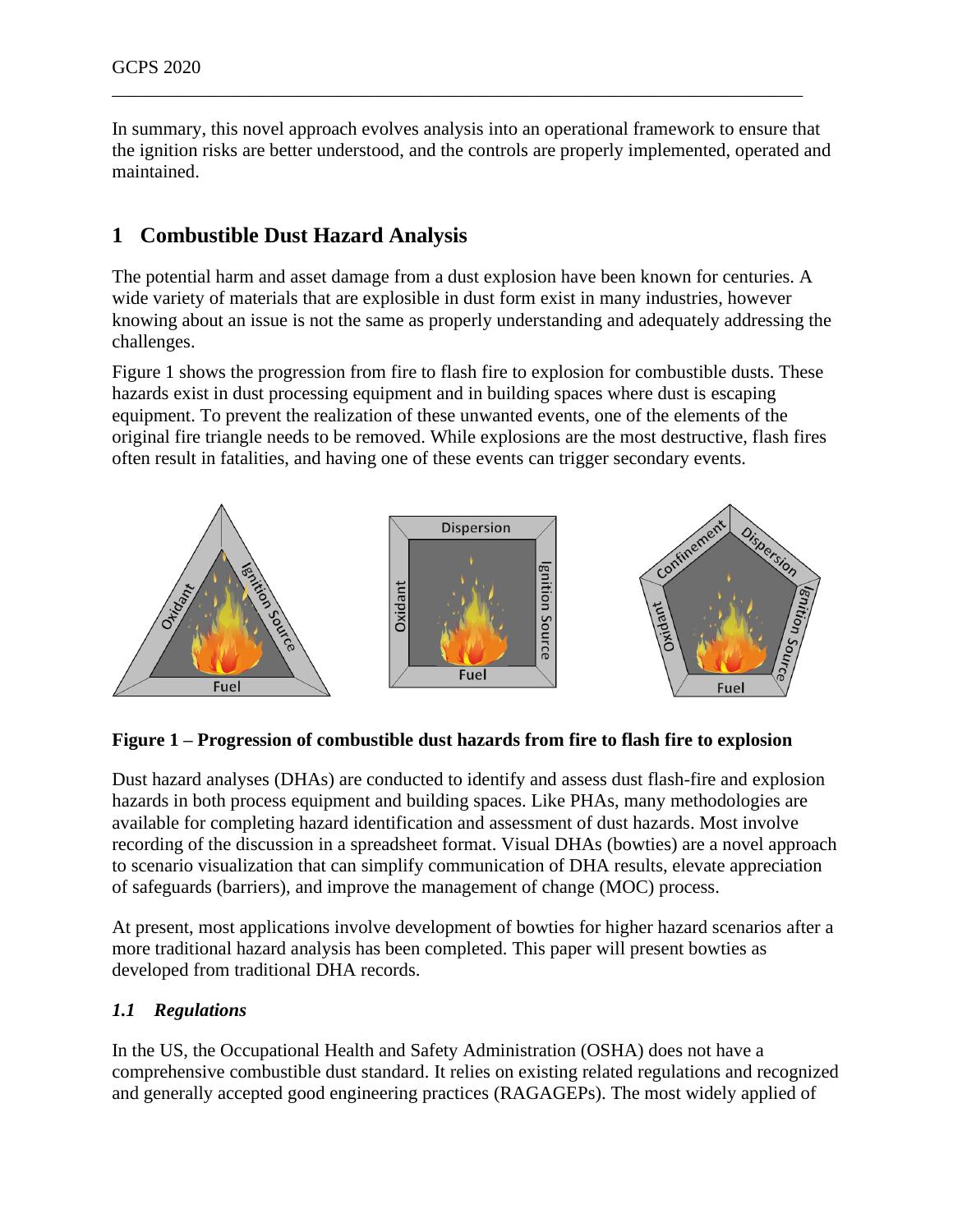these standards are from the National Fire Protection Association (NFPA®). Both the fundamentals standard NFPA 652 (3) and the industry-specific standards (4; 5; 6; 7), require dust hazards analysis (DHA) of dust handling operations. The NFPA does not specify a DHA technique to be adopted however one example is provided and several commonly applied hazard analysis techniques are listed in the appendix. In their recent paper, Murphy and Borene (8) detail the NFPA requirements for conducting DHAs and present a typical DHA process.

\_\_\_\_\_\_\_\_\_\_\_\_\_\_\_\_\_\_\_\_\_\_\_\_\_\_\_\_\_\_\_\_\_\_\_\_\_\_\_\_\_\_\_\_\_\_\_\_\_\_\_\_\_\_\_\_\_\_\_\_\_\_\_\_\_\_\_\_\_\_\_\_\_\_

In Europe, ATEX (ATmosphères EXplosives) is the name commonly given to the two European Directives for controlling explosive atmospheres:

- Directive 1999/92/EC (9) (also known as 'ATEX 137' or the 'ATEX Workplace Directive') on minimum requirements for improving the health and safety protection of workers potentially at risk from explosive atmospheres.
- Directive 2014/34/EC (10) (also known as 'ATEX 95' or 'the ATEX Equipment Directive') on the approximation of the laws of Members States concerning equipment and protective systems intended for use in potentially explosive atmospheres.

Article 8 of the ATEX Workplace Directive requires the employer to draw up (and maintain) an Explosion Protection Document (EPD) which includes:

- Identification of hazards
- Evaluation of risks
- Definition of specific measures to safeguard the health & safety of workers at risk from explosive atmospheres

In the UK, the Dangerous Substances and Explosive Atmospheres Regulations 2002 (DSEAR) regulations (11) put into effect the requirements of ATEX 137 and require employers (dutyholders) to identify dangerous substances (including flammable gases, vapours, mists and combustible dusts), evaluate the associated risks, implement controls to remove/reduce flammable atmospheres and/or ignition sources, prepare emergency plans and ensure employees are properly informed about and trained to control the risks from dangerous substances. Although DSEAR does not require an EPD (since its contents are covered by Regulation 5 *Risk Assessment* and Regulation 7 *Places where explosive atmospheres may occur*) these are often prepared by duty-holders as a clear, concise, basis of safety that can be communicated with employees and other interested parties. This approach is intended to complement and/or supplement such documents.

## *1.2 Regulatory Deadlines*

In the US the deadline for most facilities to complete a dust hazard analysis (DHA) is 7th September 2020 (later for agricultural and food manufacturers) in accordance with NFPA Standard 652 on the Fundamentals of Combustible Dust and the associated industry-specific standards.

In the UK and Europe, the ATEX Workplace Directive and DSEAR regulations are already effective and the obligations on duty-holders are long established. This approach aims to improve the awareness and understanding of those responsible for and/or affected by flammable atmospheres.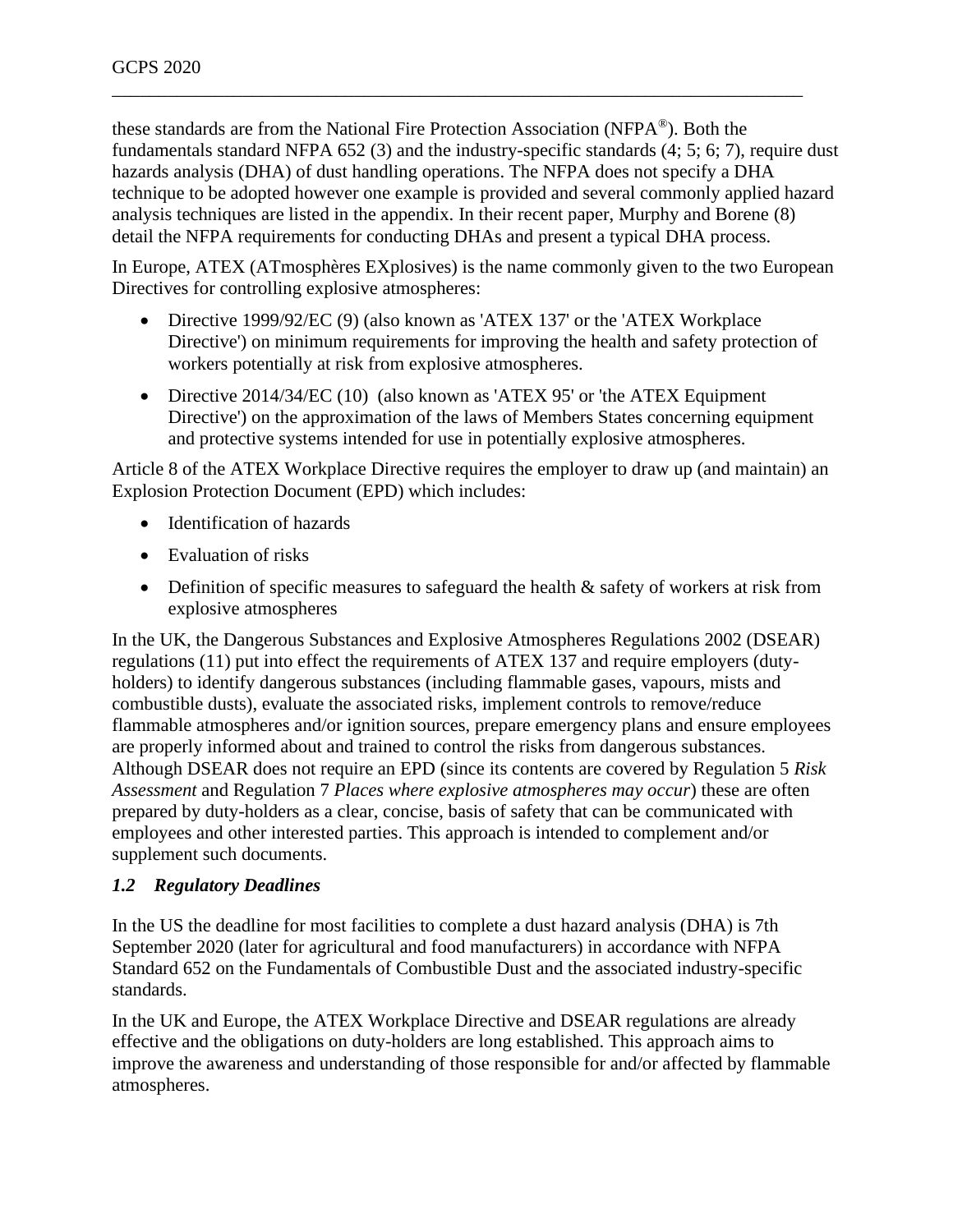## *1.3 DHA Elements*

NFPA states that a dust hazard analysis is intended to identify and evaluate areas of the process or building spaces where fire, flash fire, and explosion hazards exist. Once identified, they are to be evaluated for applicable fire and deflagration scenarios, including:

\_\_\_\_\_\_\_\_\_\_\_\_\_\_\_\_\_\_\_\_\_\_\_\_\_\_\_\_\_\_\_\_\_\_\_\_\_\_\_\_\_\_\_\_\_\_\_\_\_\_\_\_\_\_\_\_\_\_\_\_\_\_\_\_\_\_\_\_\_\_\_\_\_\_

- 1. Safe operating ranges
- 2. Existing safeguards
- 3. Additional safeguards, as needed

Like all hazard analyses, an identification method is employed to identify hazards. Once identified, causes and consequences are postulated to define scenarios. In the case of combustible dust, these would focus on fire, flash fire and explosion scenarios. Existing safeguards are identified and evaluated for their ability to manage these events and remove or limit the consequences. Where existing safeguards are deemed inadequate, additional safeguards are recommended. Finally, a plan for implementation is put together. The process is depicted in [Figure 2.](#page-4-0) An implementation plan is typically completed after the hazard analysis step and is not shown in the hazard analysis flow diagram.



<span id="page-4-0"></span>**Figure 2 – Hazard analysis flow**

## *1.4 Hazard Identification Methods*

Many methods exist to identify dust hazards. Typical identification methods include:

- What-if/Checklist
- HAZOP
- Event Tree/Fault Tree
- Failure Modes and Effects Analysis

Due to the straightforward operation of combustible dust handling equipment, a checklist approach is often employed to identify hazards. Such a checklist can be based on specific requirements and recommendations found in several reference documents (e.g., NFPA codes and standards, CCPS Guidelines for Safe Handling of Powders and Bulk Solids (12) , CCPS Guidelines for Combustible Dust Hazard Analysis (13) and Lee's Loss Prevention in the Process Industries  $(14)$ ).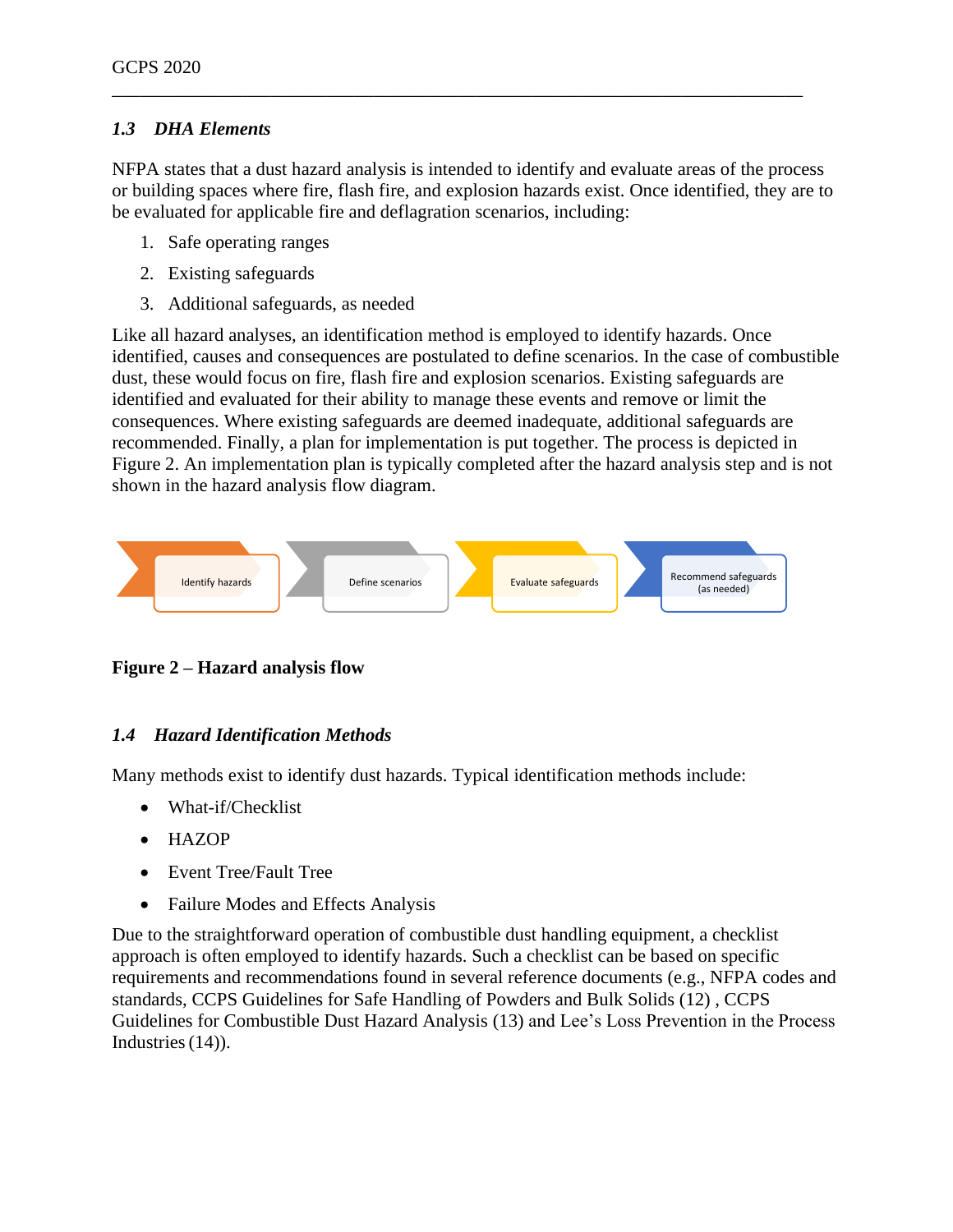CCPS Guidelines for Risk Based Process Safety (15) states "A company that uses its risk and understanding is better able to deal with the resultant risk, and subsequently, sustain long-term, accident-free, and profitable operations." DHAs are the first step in the risk assessment process.

\_\_\_\_\_\_\_\_\_\_\_\_\_\_\_\_\_\_\_\_\_\_\_\_\_\_\_\_\_\_\_\_\_\_\_\_\_\_\_\_\_\_\_\_\_\_\_\_\_\_\_\_\_\_\_\_\_\_\_\_\_\_\_\_\_\_\_\_\_\_\_\_\_\_

# **2 Application of Bowties**

## *2.1 Purpose of Bowtie*

A 'bowtie' is a diagram that visualizes the risk you are dealing with in just one, easy to understand picture. The diagram is shaped like a bowtie, creating a clear differentiation between proactive and reactive risk management. The power of this type of diagram is that it gives you an overview of multiple plausible scenarios, in a single picture. In short, it provides a simple, visual explanation of a risk that would be much more difficult to explain otherwise.

Bowtie diagrams are now commonplace in understanding and managing process safety risks, particularly associated with major accidents. Historically they have been applied most frequently in the chemical, petrochemical and oil  $\&$  gas industries but are equally applicable in all industries, e.g., transport, mining, energy, finance or healthcare and can be used to manage all risks (effect of uncertainty on objectives) including safety, environmental impact, asset damage or loss of reputation.

Bowties demonstrate how hazards are controlled and illustrate the links between controls (barriers) and the relevant components of the safety or risk management system.

#### *2.2 Methodology*

The bowtie diagram is based on the concept of the "Swiss Cheese Model" developed by James Reason (16). This model illustrates system failures which can be addressed by controls (barriers) represented by swiss cheese slices which are intended to provide 'defence in depth'.

Barriers have weaknesses which are either inherent i.e., always present or are active failures created during the scenario which, when aligned, allows the 'accident trajectory' to pass through the holes, as depicted in Figure 3.This model has evolved into the familiar and increasingly popular bowtie diagram which allows multiple trajectories (Cause-Consequence relationships) to be visualised on the same diagram.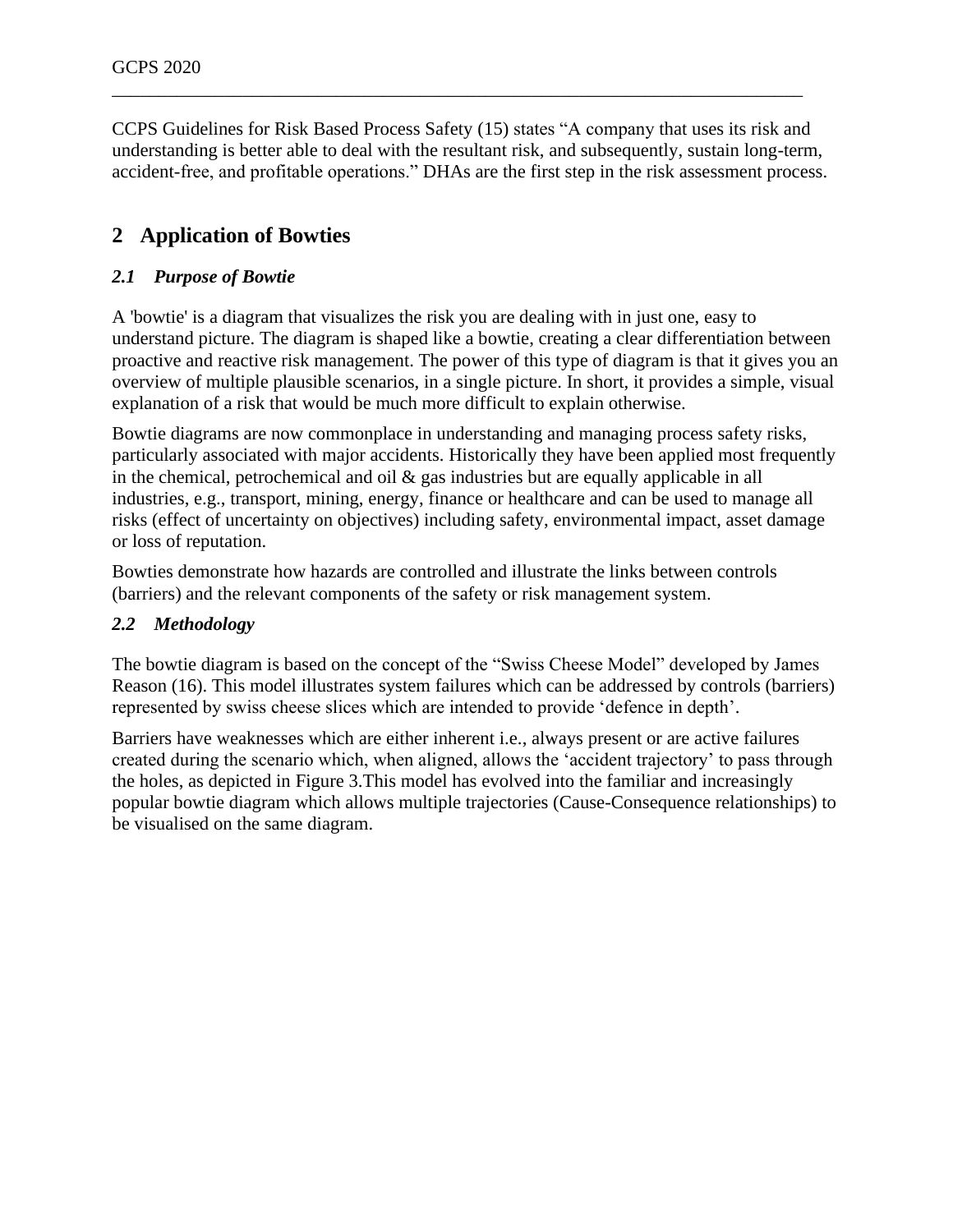

**Figure 3 – Swiss Cheese Model**

The components of a bowtie diagram are summarised as follows:

- Hazard = Operation, activity or material with potential to cause harm
- Top Event = Initial loss of control of Hazard
- Consequences = Negative effects (harm or damage) that could result from Top Event
- Threats = Potential reasons for loss of control of the Hazard leading to the Top Event
- Barrier = Engineering or Administrative risk reduction measure
	- o Prevention
	- o On its own can prevent a Threat from developing into a Top Event
		- Eliminate the Threat
		- Prevent the Top Event
	- o Mitigation
	- o On its own can mitigate the Consequences of the Top Event once it has occurred
		- **•** Prevent consequence (likelihood)
		- Reduce impact (severity)

Barriers can either be hardware, human, or combinations of both which are implemented and operate as follows:

- Passive hardware
	- o Always present e.g. structural or containment
- Active hardware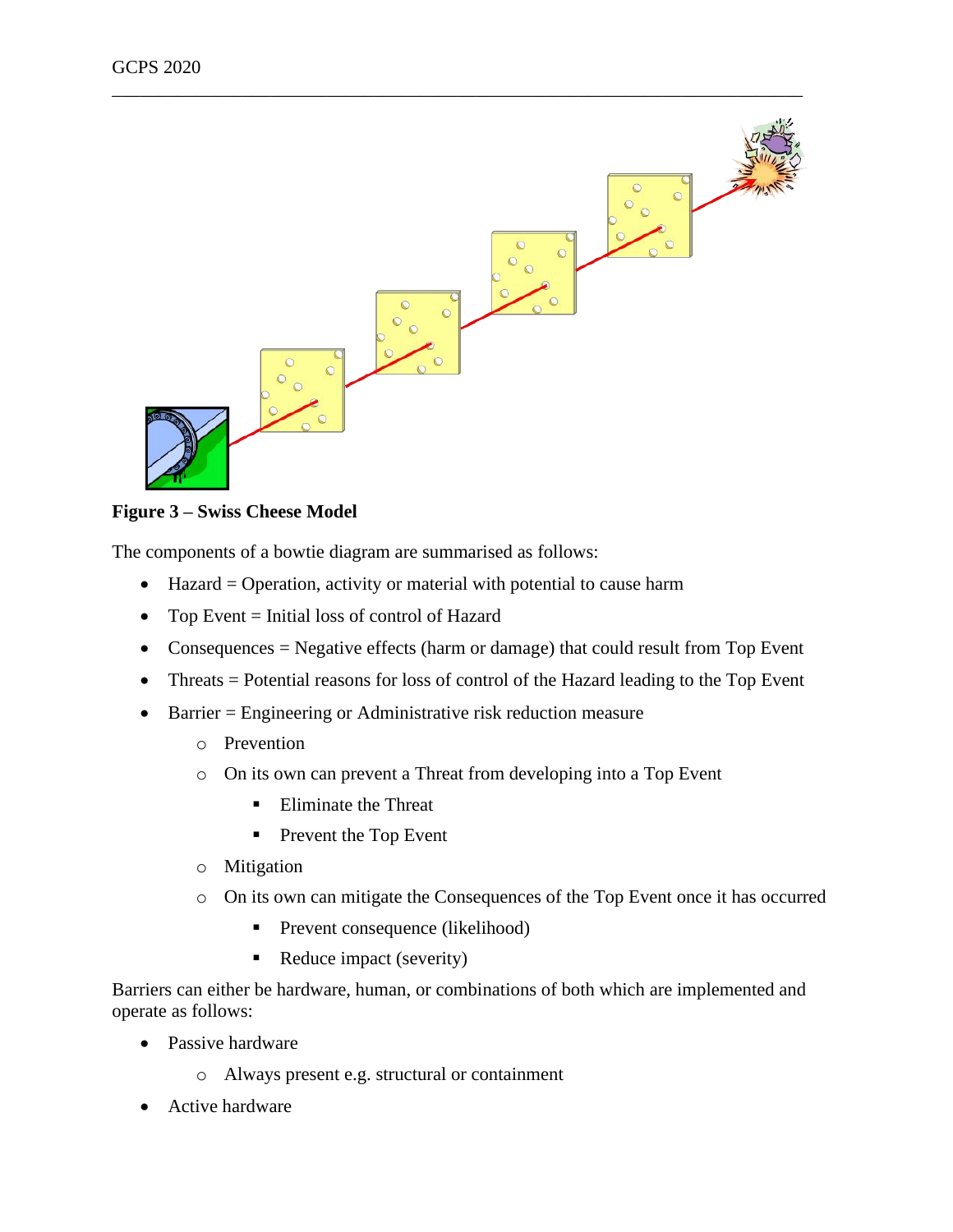o Automated response to detection e.g. control action or trip

\_\_\_\_\_\_\_\_\_\_\_\_\_\_\_\_\_\_\_\_\_\_\_\_\_\_\_\_\_\_\_\_\_\_\_\_\_\_\_\_\_\_\_\_\_\_\_\_\_\_\_\_\_\_\_\_\_\_\_\_\_\_\_\_\_\_\_\_\_\_\_\_\_\_

- Active hardware  $+$  human
	- o Human response prompted by hardware detection e.g. alarms
	- o Hardware response prompted by human detection e.g. manual call point
- Active human
	- o Human response prompted by observation e.g. walk around & intervention
- Continuous hardware
	- o Always operating e.g. ventilation

These components are assembled into scenarios which are read from left to right as shown in the overview in [Figure 4](#page-7-0) below (with good practice guidance from the CCPS Bowtie book (17)):



<span id="page-7-0"></span>**Figure 4 – Bowtie Model**

A Top Event may have several Consequences (safety, environmental, asset, etc.) that result from it and several Threats (e.g., equipment failures, environmental influences or operational issues) that could cause it.

#### *2.3 Application to Dust Hazard Analysis*

Just as a conventional HAZOP or PHA subdivides the process into nodes, the DHA breaks the plant into systems which are systematically challenged to determine if explosion or fire hazards exist. For dusts, this includes identification of competent ignition threats. Subsequent evaluation is conducted to determine which are prevented and/or mitigated by safeguards specific to each threat and consequence.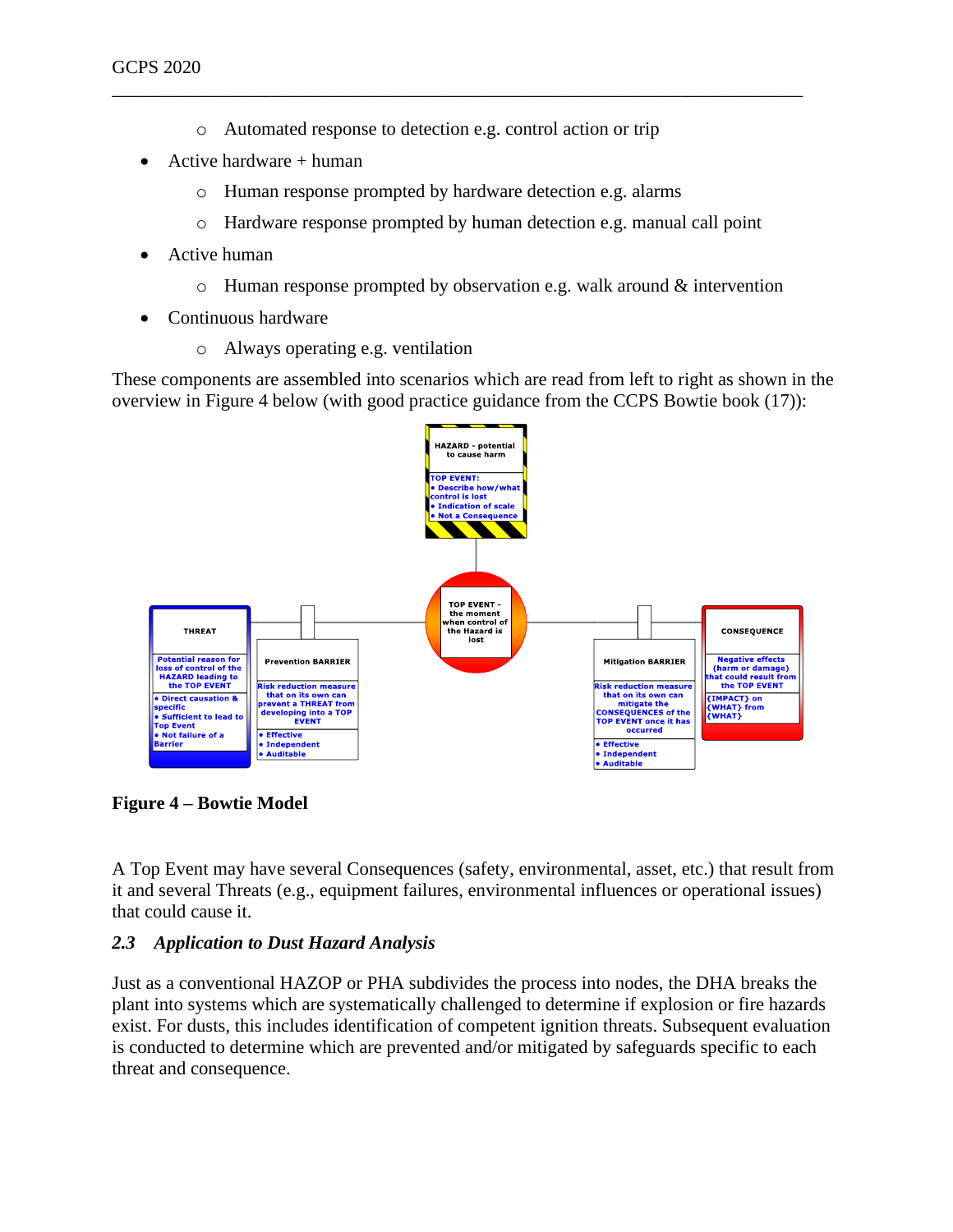Annex B of NFPA 652 (3) provides an example DHA of a wood milling process. Wood chips are brought in via rail car and trailer truck, unloaded and pneumatically conveyed into a storage silo, transported through a screw conveyer to a size reduction mill, and further processed for product delivery. The DHA is applied to each process component and is documented in paragraph format. [Figure 5](#page-8-0) shows how the results of the evaluation of the first node, offload duct to offload fan, would look in a simple bowtie representation.

\_\_\_\_\_\_\_\_\_\_\_\_\_\_\_\_\_\_\_\_\_\_\_\_\_\_\_\_\_\_\_\_\_\_\_\_\_\_\_\_\_\_\_\_\_\_\_\_\_\_\_\_\_\_\_\_\_\_\_\_\_\_\_\_\_\_\_\_\_\_\_\_\_\_



<span id="page-8-0"></span>**Figure 5 – Basic DHA of a process unit**

A more detailed example is discussed later in this paper.

In the manner presented in [Figure 5,](#page-8-0) each DHA node (major asset or sub-system) is represented by a separate bowtie with the credible/competent ignition sources represented as threats e.g. from EN 1127-1 (18) . To simplify the documentation of ignition sources, these can be coded to make the diagrams concise:

- AC Adiabatic compression and shock waves
- EA Electrical apparatus
- EC Stray electric currents, cathodic corrosion protection
- EW Electromagnetic waves
- EX Exothermic reactions, including self-ignition of dusts
- FL Flames and hot gases (including hot particles)
- HS Hot surfaces
- IR Ionizing radiation
- LT Lightning
- MS Mechanically generated sparks
- RF Radio Frequency (RF) Electromagnetic waves
- SE Static electricity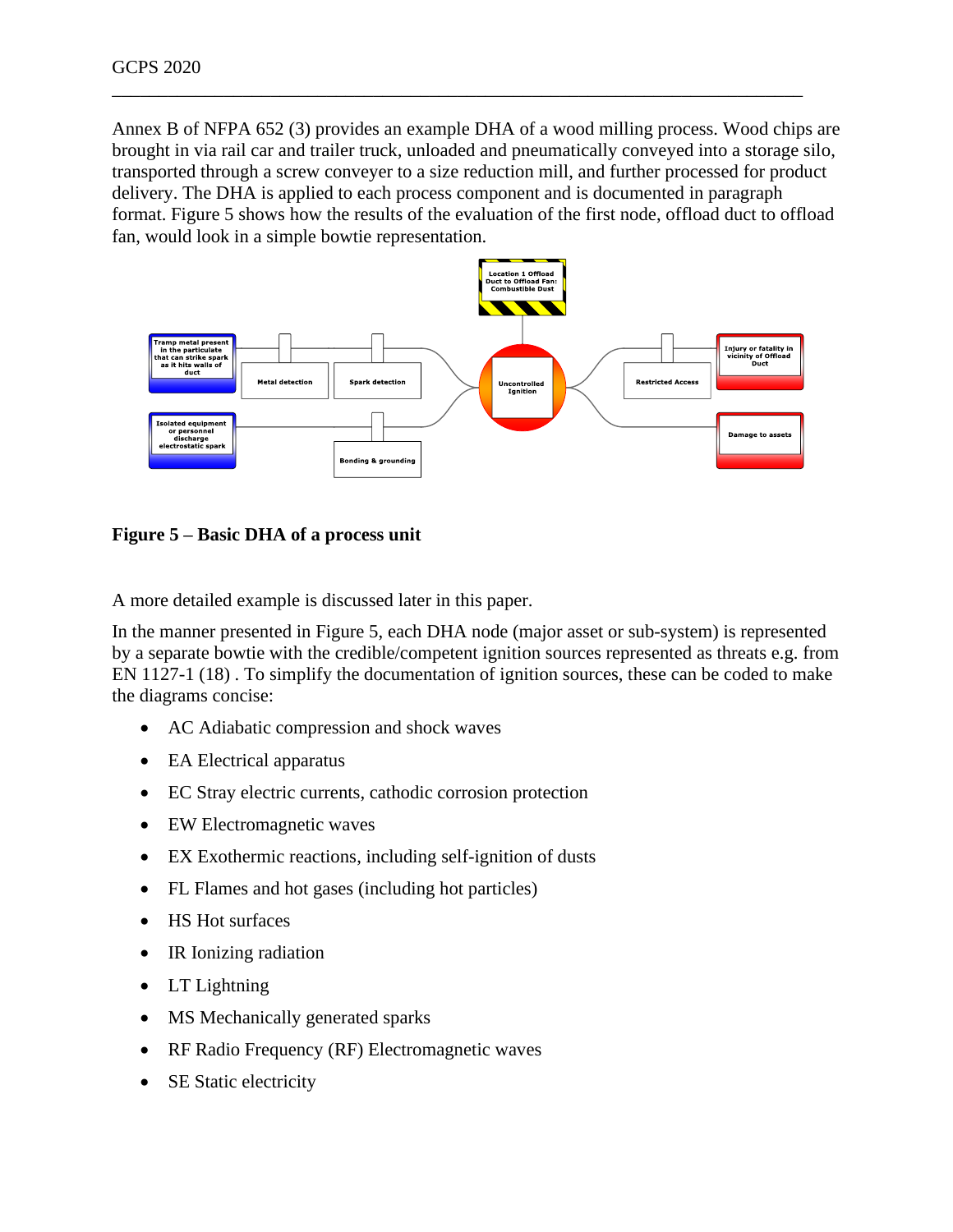US Ultrasonics

Hazard data can be added to the diagram including:

- Material and properties
- Safe Operating Range
- Deflagrable (Yes/No)
- Suspended in Air (Yes/No)
- Above Minimum Explosive Concentration (Yes/No)

The potential effects of an uncontrolled ignition (some processes involve controlled ignition e.g., biomass fuel) include fire, flash fire, or explosion that result in fatality, injury, and/or property damage (including business interruption). These can occur in the node/asset/system under review or in connected nodes/assets/systems e.g., ignited or smouldering particles passing downstream. [Figure 6](#page-9-0) shows the connection of consequences (upstream) that become threats (downstream). In the figure, uncontrolled ignition in the offload duct propagates to the offload fan. These have become threats to the downstream system.

\_\_\_\_\_\_\_\_\_\_\_\_\_\_\_\_\_\_\_\_\_\_\_\_\_\_\_\_\_\_\_\_\_\_\_\_\_\_\_\_\_\_\_\_\_\_\_\_\_\_\_\_\_\_\_\_\_\_\_\_\_\_\_\_\_\_\_\_\_\_\_\_\_\_

NFPA specifically calls out the evaluation of potential deflagration propagation between parts of the process. The bowtie simplifies the application and visualization of this critical part of the analysis.



<span id="page-9-0"></span>**Figure 6 – Indirect Consequences (chained bowties)**

Risks are evaluated based on the likelihood of a coincident flammable dust atmosphere (in ATEX, this is defined in hazardous area classification) and an ignition source (based on threat frequency or potential) and the severity of the fire or explosion impact. These are assigned and actions issued as per a normal hazard analysis. The graphical presentation of the ignition scenarios and safeguards and the illustration of potential ignited particles which can travel and ignite within downstream equipment offers significant communication benefits. This can be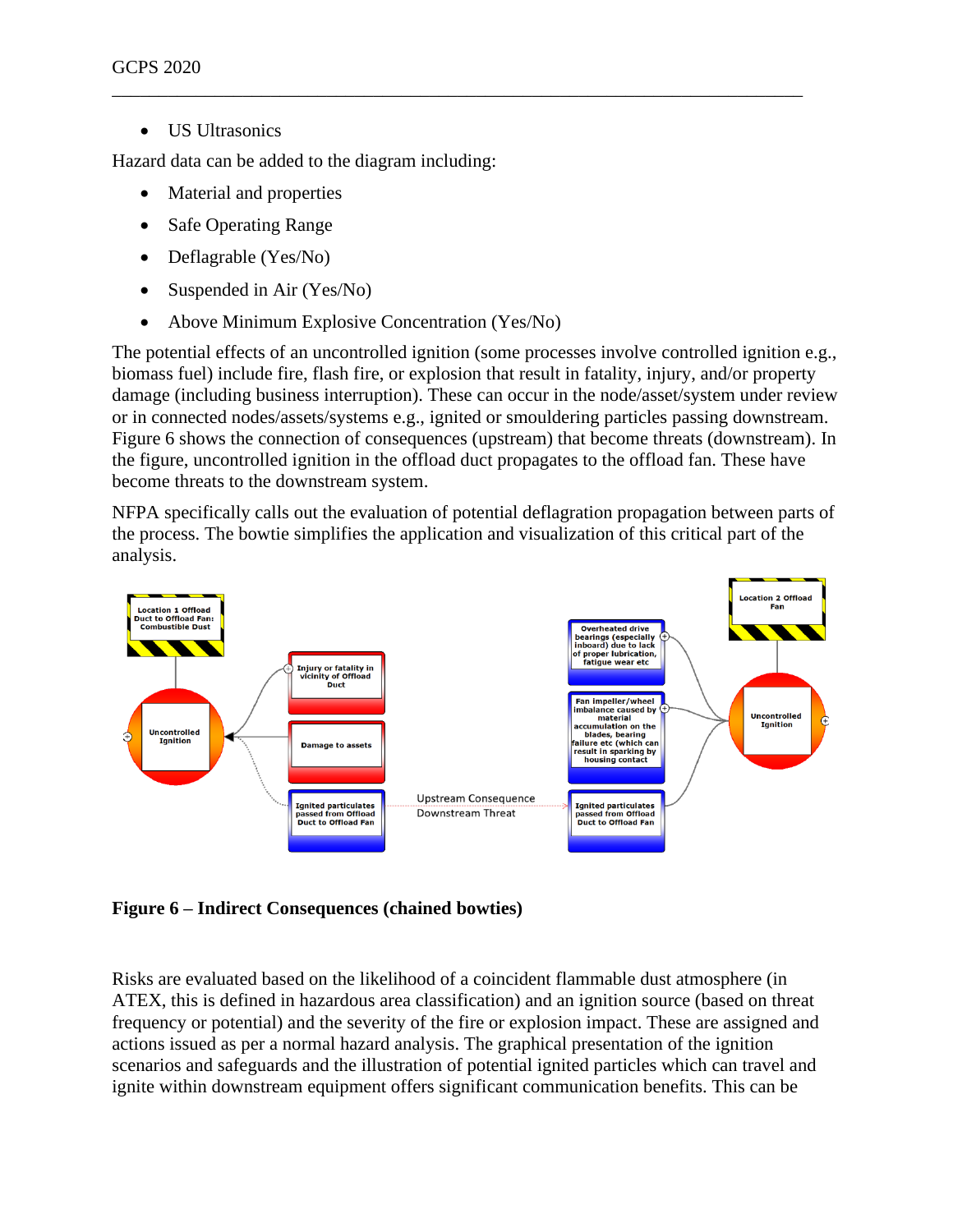particularly helpful in facilities or countries where English and/or Risk are not the primary language or familiar terminology.

\_\_\_\_\_\_\_\_\_\_\_\_\_\_\_\_\_\_\_\_\_\_\_\_\_\_\_\_\_\_\_\_\_\_\_\_\_\_\_\_\_\_\_\_\_\_\_\_\_\_\_\_\_\_\_\_\_\_\_\_\_\_\_\_\_\_\_\_\_\_\_\_\_\_

The visual nature of the bowtie helps confirm existing control measures (prevention & mitigation barriers) e.g. explosion vents, temperature sensors, etc. and identify where additional measures to meet risk target are needed.

#### *2.4 Risk Management*

Effective risk management requires an understanding of hazard scenarios and an appreciation (and respect) of the measures to prevent loss of control and mitigate the consequences. Bowtie diagrams provide clear, consistent information to a wide audience compared to detailed analyses which are limited to specialist interpretation.

Once barriers have been identified, a barrier-management program is necessary to ensure that controls are implemented and continue to operate and perform as required to provide ongoing risk reduction. This program involves monitoring the presence and measuring the effectiveness of hardware (technical) and human (organisational) barriers and repairing, replacing or refreshing them as and when appropriate in advance of any demands to act, i.e., before the scenarios occur. The visual nature of bowties can simplify the identification of barriers for program development.

# **3 Example**

The approach of converting from a traditional spreadsheet format is presented in an example of a filter receiver (Figure 7). Filter receivers are one type of air material separator and are often found in dust handling operations as part of the pneumatic transport system. In this example, material is transferred from a silo to a day bin, through a filter receiver. The receiver has a rotary air lock before discharging by gravity into the bin. The material properties and safe operating ranges would also be documented for the DHA. The example employs the risk-ranking presented in the paper by Murphy & Borene (8), wherein C, L, and R represent a ranking of consequence, likelihood, and risk. The rank is determined from the consequence and likelihood assigned by the DHA team. The resultant rank is color-coded to depict a prioritization of risk, moving from green (acceptable) to red (highest priority).

Table 1 shows the results of an analysis of ignition sources, as part of an overall checklist review of the filter receiver. Note that the example is provided for demonstration purposes only and is not intended to represent a complete DHA.

The same record is presented in a bowtie format in [Figure .](#page-13-0) The first impression is one of simplicity. The information is presented clearly and concisely, allowing a quick review of the barriers that are imperative to preventing the fatality. This allows for further discussion on the availability/reliability of the barriers. For example:

- 1. Equipment material is fixed so very effective barrier
- 2. Overload trip needs to be regularly tested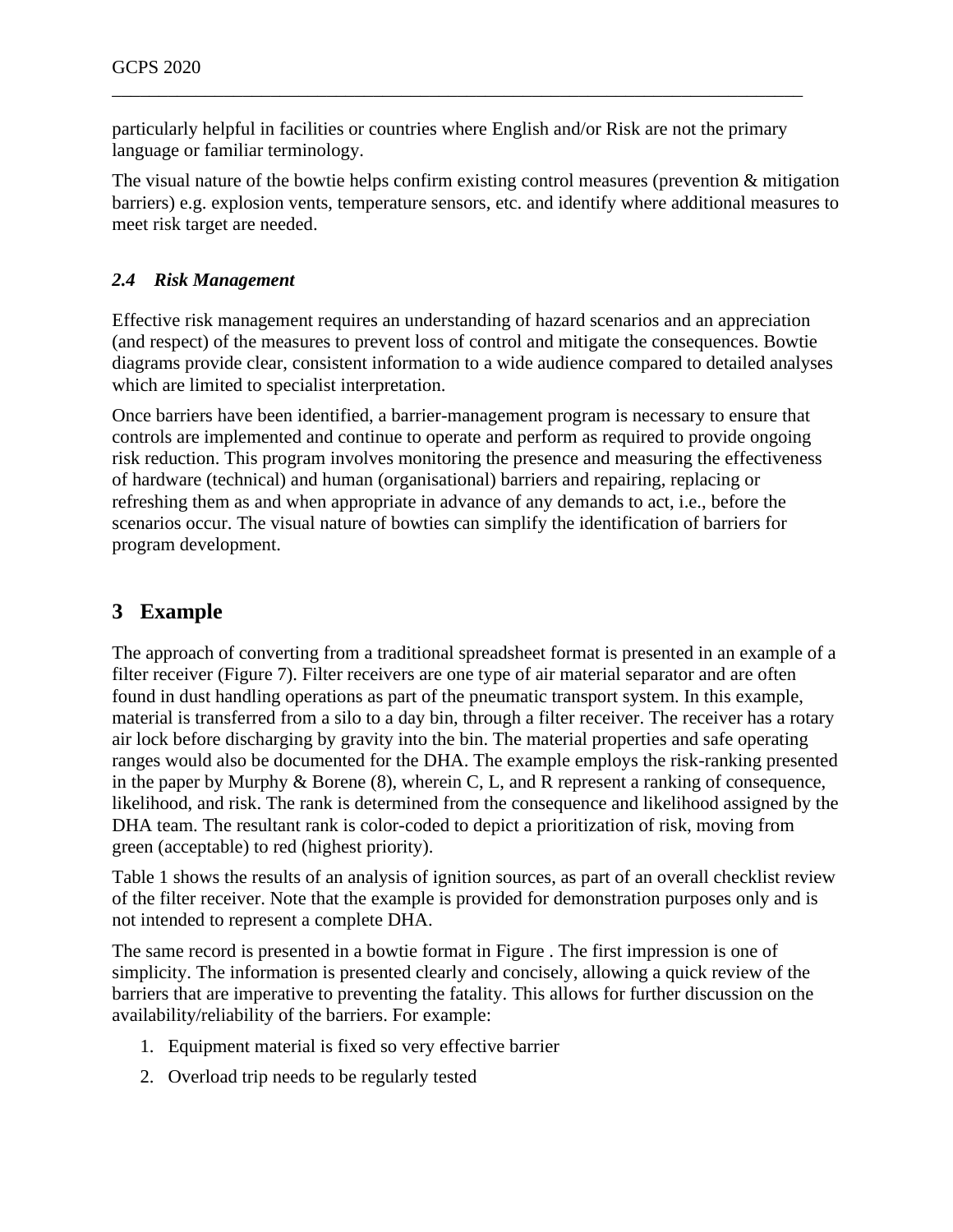3. Ignition energy is a robust barrier as long as material doesn't change i.e., analysis only fit for specific dust

\_\_\_\_\_\_\_\_\_\_\_\_\_\_\_\_\_\_\_\_\_\_\_\_\_\_\_\_\_\_\_\_\_\_\_\_\_\_\_\_\_\_\_\_\_\_\_\_\_\_\_\_\_\_\_\_\_\_\_\_\_\_\_\_\_\_\_\_\_\_\_\_\_\_

- 4. Explosion vent needs to be regularly inspected
- 5. Explosion vent size/capacity needs to match dust (explosion) properties i.e., if material changes vent may not be adequate.

The visual design can be used as a communication tool for design, operation, and maintenance to understand the importance of specific activities and the role they play in preventing and mitigating the event of an explosion in the receiver resulting in a fatality. Additionally, during the MOC process, it will be straightforward to see what changes will impact the barriers (here change of material, change of rotary valve speed, removal of explosion vent, for example).

In this example, the following bowtie features are exploited:

- 1. Threat types categorised from EN 1127-1
- 2. Barrier (safeguard) types
- 3. Consequence risk for 4 types of receptors:
	- a. Safety =  $D$
	- b. Environment = not determined (grey box)
	- c. Asset = not determined (grey box)
	- d. Reputation = not determined (grey box)

It is also possible to show individual Threat likelihoods (with or without safeguards or Barriers) and the individual Barrier effectiveness to appreciate the risk reduction contribution that each makes.



**Figure 7 – Example receiving system**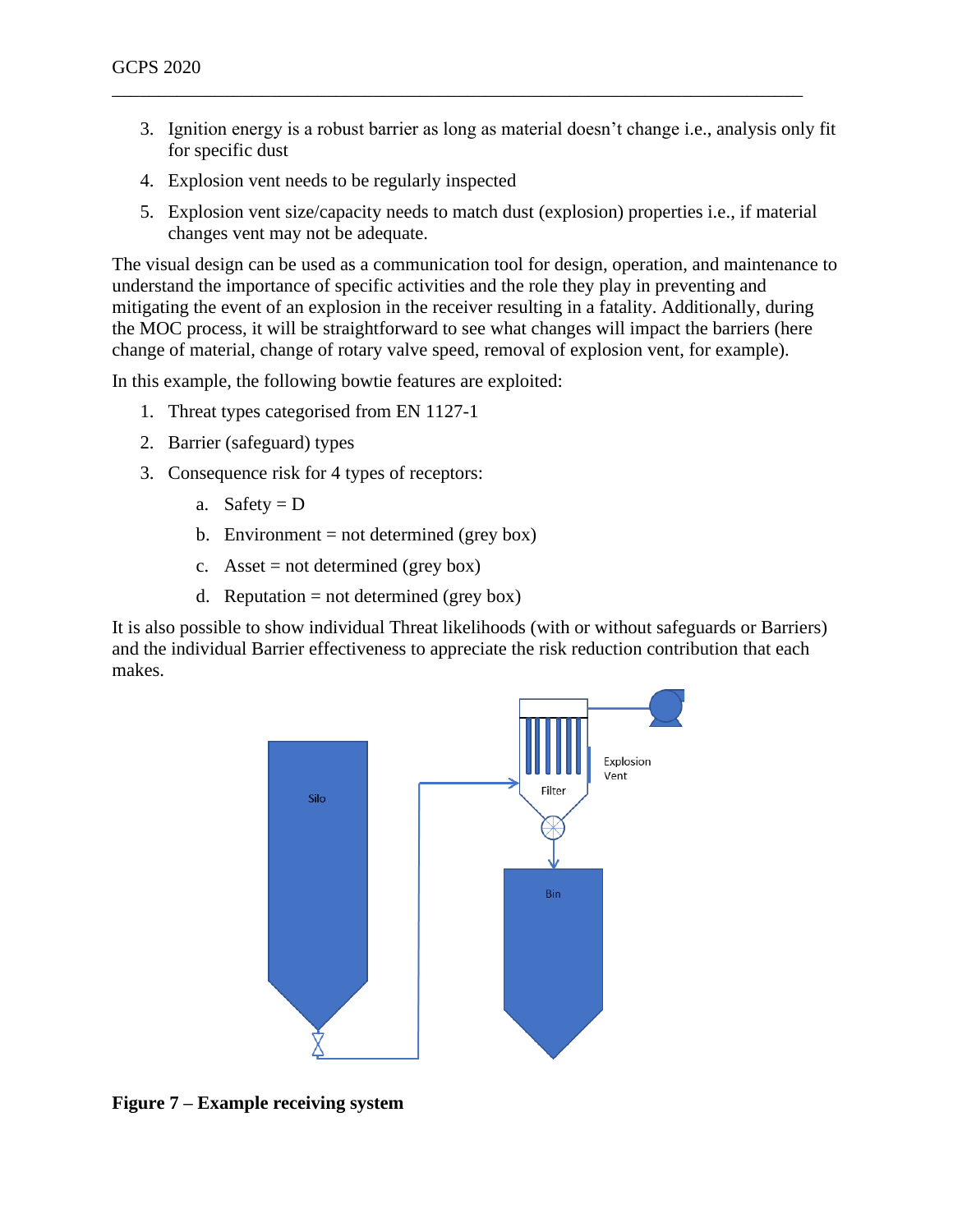| Item<br>No. | Question                                                       | Answer                                           | Cause                                                                                                | Consequence                               | <b>Safeguards</b>                                                                                       | C            | L            | R        | Recommendation                                                                                                                                                                                              |
|-------------|----------------------------------------------------------------|--------------------------------------------------|------------------------------------------------------------------------------------------------------|-------------------------------------------|---------------------------------------------------------------------------------------------------------|--------------|--------------|----------|-------------------------------------------------------------------------------------------------------------------------------------------------------------------------------------------------------------|
| 1.1         | Are competent<br>sources of ignition<br>present?               | <b>Bearings</b>                                  | Bearings cause<br>ignition - N/A as<br>bearings are<br>outboard                                      |                                           |                                                                                                         |              |              |          |                                                                                                                                                                                                             |
|             |                                                                | Electrical<br>spark                              | <b>Electrical spark</b><br>causes ignition -<br>N/A as no electrical<br>equipment in<br>receiver     |                                           |                                                                                                         |              |              |          |                                                                                                                                                                                                             |
|             |                                                                | Impact spark                                     | Impact spark<br>caused by tramp<br>material                                                          | Explosion in<br>receiver, one<br>fatality | Material of<br>construction<br>is stainless<br>steel,<br>explosion<br>venting on<br>receiver            | $\mathbf{1}$ | $\mathbf{1}$ | D        |                                                                                                                                                                                                             |
|             |                                                                | Frictional<br>spark                              | Frictional spark<br>caused by tramp<br>material getting<br>caught in rotary<br>valve                 | Explosion in<br>receiver, one<br>fatality | Rotary valve<br>is low rpm,<br>valve has an<br>overload<br>trip,<br>explosion<br>venting on<br>receiver | $\mathbf{1}$ | $\mathbf{1}$ | D        |                                                                                                                                                                                                             |
|             |                                                                | Electrostatic<br>spark                           | Electrostatic spark<br>from unbonded flex<br>boot causes ignition                                    | Explosion in<br>receiver, one<br>fatality | MIE 100-300<br>mJ,<br>explosion<br>venting on<br>receiver to<br>safe location                           | $\mathbf 1$  | $1\,$        | D        | 1.1.1 Update<br>grounding/bonding<br>program to assure<br>bonding is<br>maintained across<br>flex boots.                                                                                                    |
| 1.2         | Do AMS with<br>explosion hazards<br>have isolation<br>devices? | Yes, rotary<br>valve on<br>outlet of<br>receiver | Electrostatic spark<br>causes ignition in<br>filter receiver and<br>propagates forward<br>to day bin | Explosion in<br>day bin, one<br>fatality  | Rotary valve<br>designed for<br>material<br>blocking<br>deflagration<br>isolation<br>downstream         | $\mathbf{1}$ | $\mathbf{1}$ | D        | 1.2.1 See<br>Recommendation<br>$[1.1.1]$ to update<br>grounding/bonding<br>program.                                                                                                                         |
|             |                                                                | No isolation<br>back to the<br>silo              | Electrostatic spark<br>causes ignition in<br>filter receiver and<br>propagates back to<br>the silo   | Explosion in<br>silo, one fatality        |                                                                                                         | 4            | 3            | $\sf{B}$ | 1.2.2 Add an isolation<br>device (in accordance<br>with NFPA 69)<br>upstream of the filter<br>receiver to prevent<br>propagation back to<br>the silo.<br>1.2.3 See<br>Recommendation<br>$[1.1.1]$ to update |
|             |                                                                |                                                  |                                                                                                      |                                           |                                                                                                         |              |              |          | grounding/bonding<br>program.                                                                                                                                                                               |

# **Table 1 – Excerpt of a traditional recording of a checklist DHA on a filter receiver**

\_\_\_\_\_\_\_\_\_\_\_\_\_\_\_\_\_\_\_\_\_\_\_\_\_\_\_\_\_\_\_\_\_\_\_\_\_\_\_\_\_\_\_\_\_\_\_\_\_\_\_\_\_\_\_\_\_\_\_\_\_\_\_\_\_\_\_\_\_\_\_\_\_\_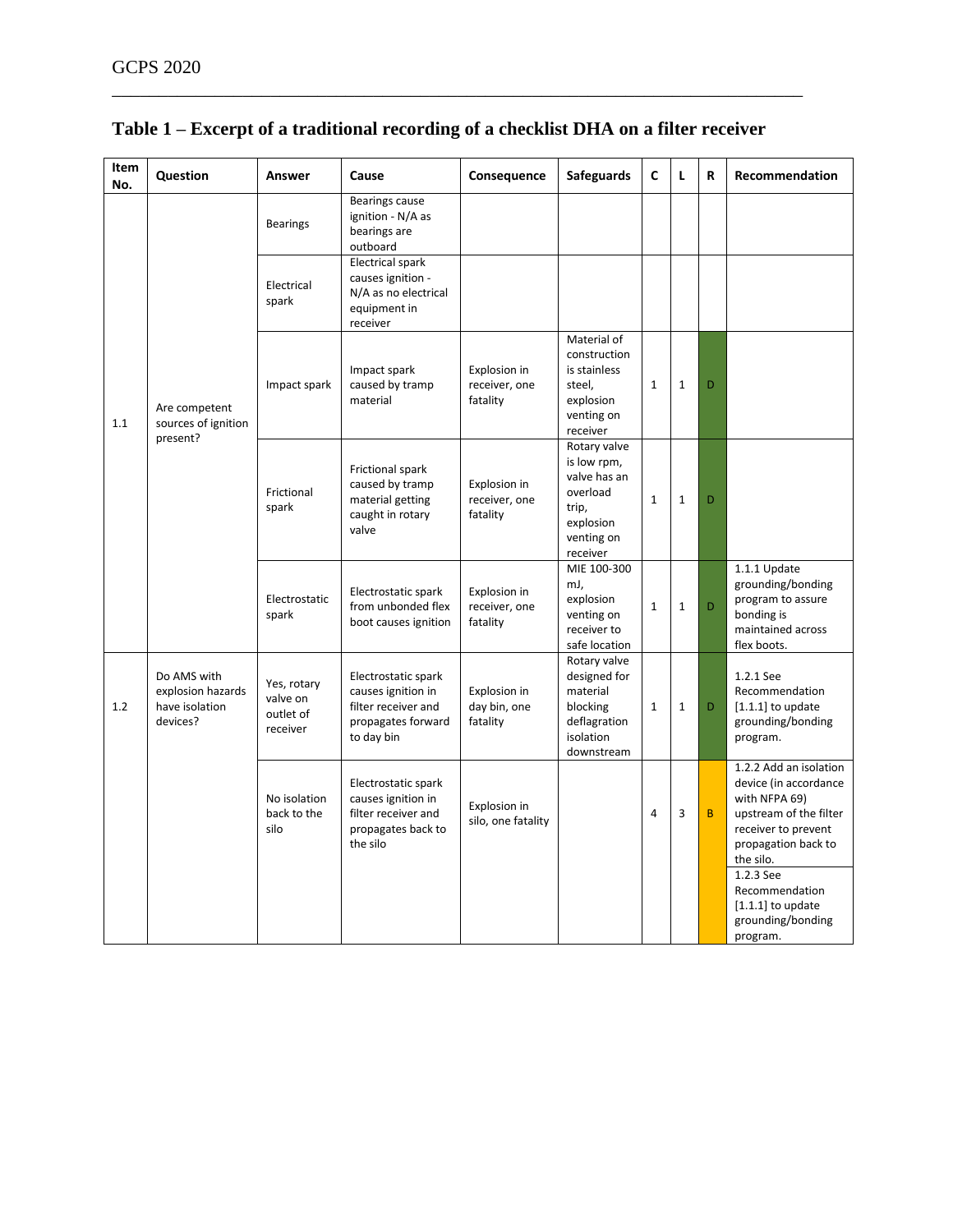

#### <span id="page-13-0"></span>**Figure 8 - Traditional DHA in bowtie format with ignition as the top event**

# **4 Conclusion**

#### *4.1 Challenges of traditional hazard identification methods*

The consequences and risks of a dust explosion have been known for many years and assessments have been conducted to address these. A traditional hazard analysis format (e.g., Checklist, HAZOP) is often applied which may have the following weaknesses:

- 1. Controls wrongly assigned to causes/threats/ignition sources
- 2. Controls missing from appropriate causes/threats/ignition sources
- 3. Failure to distinguish between prevention and mitigation/recovery measures
- 4. Failure to identify and evaluate connections between nodes/equipment where smouldering particles can ignite downstream dust

Furthermore, the presence (availability) and performance (reliability) of barriers is not part of the assessment and therefore a static snapshot of assumed or planned controls.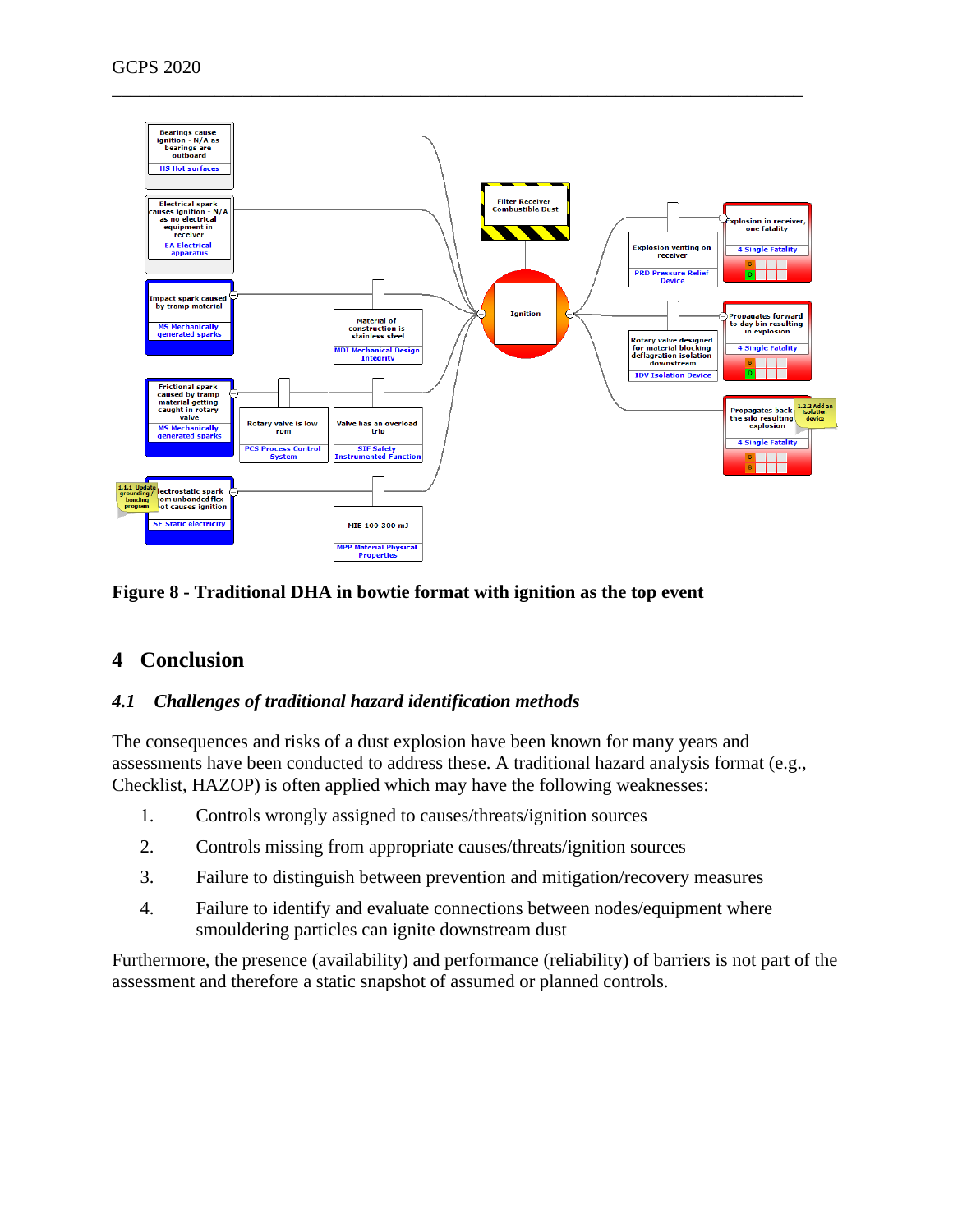## *4.2 Benefits over traditional hazard identification methods*

There are a number of identification methods ranging from simple checklists to more rigorous, systematic techniques which are well publicised (19) and employed. Bowties provide context to the explosion scenarios in a simple but effective visualisation of the relationships between:

\_\_\_\_\_\_\_\_\_\_\_\_\_\_\_\_\_\_\_\_\_\_\_\_\_\_\_\_\_\_\_\_\_\_\_\_\_\_\_\_\_\_\_\_\_\_\_\_\_\_\_\_\_\_\_\_\_\_\_\_\_\_\_\_\_\_\_\_\_\_\_\_\_\_

- Causes of uncontrolled ignition;
- Consequences of those events, and;
- Barriers that prevent the event and/or mitigate the effects

A graphical representation offers a language that facilitates a common understanding of hazards, unwanted events, their risks, and controls to help direct or deploy resources appropriately and proportionately.

Classification of barriers, either by type or owner, allows dependencies or common mode vulnerabilities to be evaluated and addressed. A common mode failure occurs when a single event causes multiple barriers to fail (either within the same bowtie or across multiple bowties) and therefore barriers should be independent of the threat that they prevent and of other barriers on the same threat to top event or top event to consequence pathway.

#### *4.3 Communication*

The aim is not just to make existing assessments more engaging i.e. to involve all stakeholders but also to provide a life-long dynamic framework where threats (competent ignition sources) and barriers (control measures) are monitored, evaluated and actions taken to ensure that protection is sustained and risk targets are maintained. Visualisation enables duty holders not only to analyse their dust hazards but also to communicate the analyses to front line personnel to ensure that they understand the risks they are responsible for managing and sustain the protection measures for which they are accountable.

The current aim is to enhance not replace traditional methods.

#### *4.4 Operational vs design focus*

Bowties are not a static snapshot of assumed/planned controls but a live asset/risk management platform that can be updated (manually or automatically) to show the current state of health (presence and performance) of controls and the current risk exposure.

Barriers degrade over time and their performance must be monitored, measured and sustained at the required level to achieve the necessary risk reduction.

#### *4.5 Better management of change implementation*

Identification of barrier criticality and ownership makes management of change (MOC) more robust since the potential impact of defeating, degrading or deleting barriers within a single or across multiple scenarios (bowties) is more apparent. Suitable bowtie software with a barrier database can be filtered/sorted to focus on the deployment of barriers. This allows proper addressing in all scenarios where an affected barrier or barriers is/are implemented. Because barriers can be hardware, human or a combination of both, technical and organisational changes can be evaluated to ensure that the risk reduction is not unduly compromised.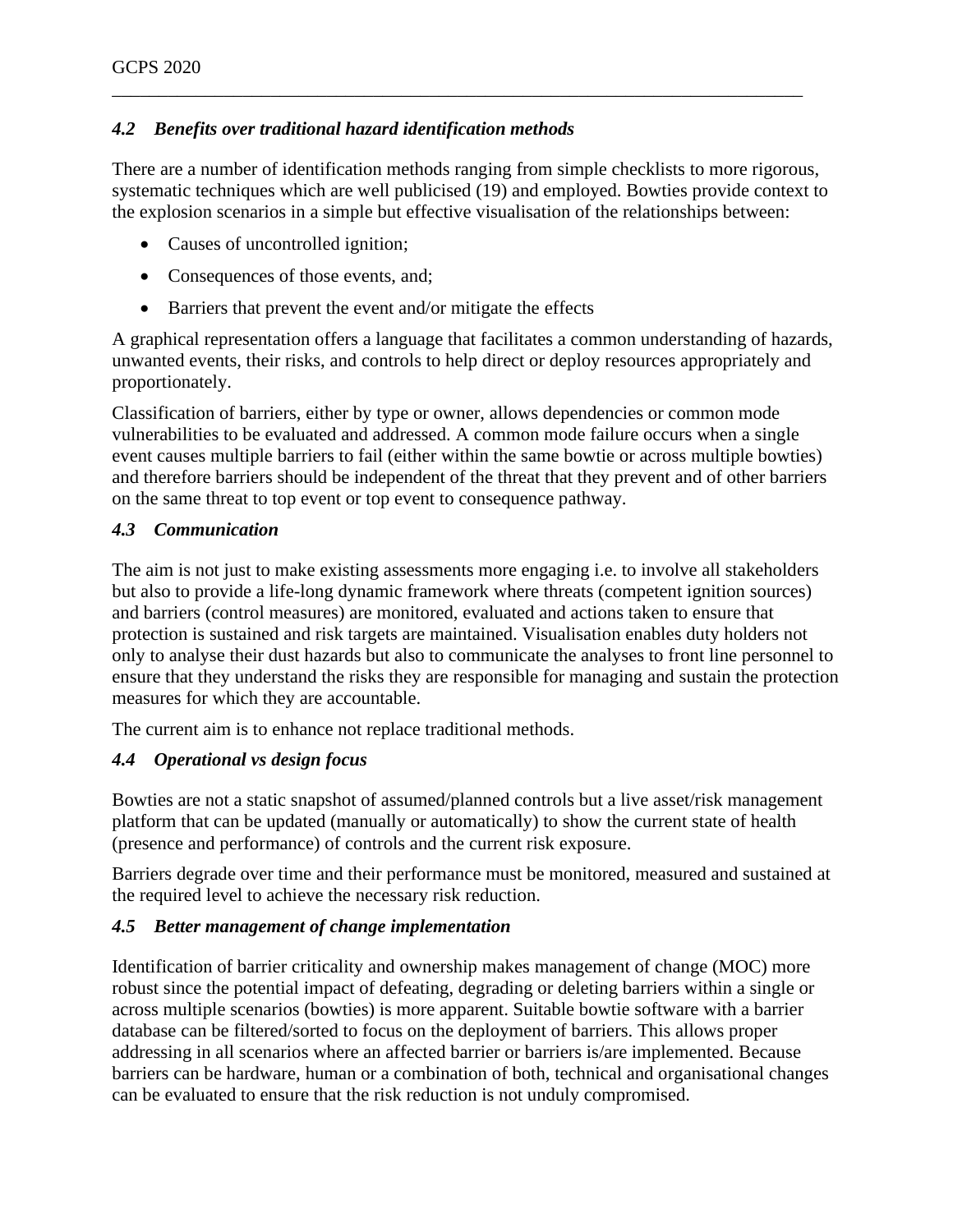The authors believe this approach highlights and addresses existing deficiencies whilst providing the same risk assessment functionality expected or required e.g., consideration of probability of flammable atmosphere (using ATEX (20), NFPA classification of dust flash-fire or explosion hazard area (3), or NFPA classification as a hazardous location for electrical installations (21)), probability of competent ignition source and severity of fire, flash fire, or explosion consequences.

\_\_\_\_\_\_\_\_\_\_\_\_\_\_\_\_\_\_\_\_\_\_\_\_\_\_\_\_\_\_\_\_\_\_\_\_\_\_\_\_\_\_\_\_\_\_\_\_\_\_\_\_\_\_\_\_\_\_\_\_\_\_\_\_\_\_\_\_\_\_\_\_\_\_

The goal is to operationalise scenarios and demonstrate that duty-holders are and remain in control through ongoing barrier maintenance and robust change management.

An initial step for duty-holders would be to migrate their existing tabular (worksheet) assessments into bowties to expose and address weaknesses. Visual DHA is designed to be different (evolution rather than revolution) with a format where existing information is not lost but knowledge is gained.

#### **References**

1. **Murphy, M.** Making Sense of Combustible-Dust Hazard Analysis. *Chemical Engineering Progress.* 2016, April 2016.

2. **Hatch, D., McCulloch, P., Travers, I.** Enhancing PHAs: The Power of Bowties. *Chemical Engineering Progress.* 2019, February 2019.

3. **NFPA.** *NFPA 652 Standard on the Fundamentals of Combustible Dust 2019 Edition.* May 2018.

4. —. *NFPA 654, Prevention of fire and Dust Explosions from the Manufacturing, Processing, and Handling of Combustible Pariculate Solids.* Augst 2019.

5. **NFPA .** *NFPA 61 Standard for the Prevention of Fires and Dust Explosions in Agricultural and Food Processing Facilities.* November 2019.

6. **NFPA.** *NFPA 484 Standard for Combustible Metals.* May 2018.

7. —. *NFPA 664 Standard on the Prevention of Fires and Explosions in Wood Processing and Woodworking Facilities.* June 2016.

8. **Murphy, M. and Borene, M.** How to Conduct a Dust Hazards Analysis. *Process Safety Progress.* 2018, October 2018.

9. **European Commission.** *ATEX 137 workplace directive 1999/92/EC.* 1999.

10. **European Commission .** *ATEX 95 equipment directive 2014/34/EC.* 2014.

11. **UK Government.** *Dangerous Substances and Explosive Atmospheres Regulations (DSEAR).*  2002.

12. **CCPS.** *Guidelines for Safe Handling of Powders and Bulk Solids.* November 2004.